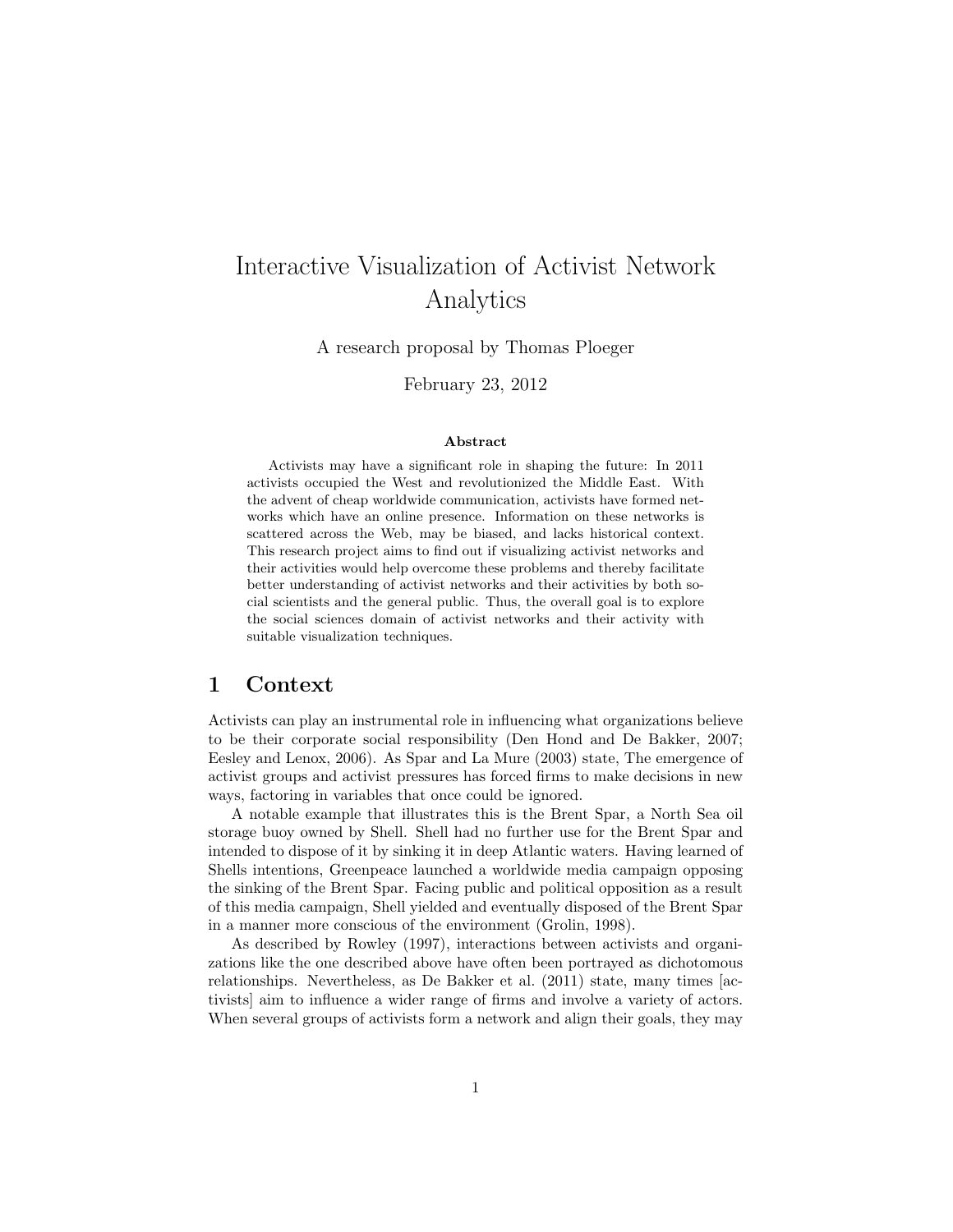collectively play a large role in influencing organizations (Peloza and Falkenberg, 2009).

With the advent of worldwide communication technologies based on the Internet, specifically the World Wide Web, activists have gained an online presence (Bennett, 2003). We can analyze this online presence in order to reveal activist networks and identify several network properties, such as entities (e.g. people, organizations, relations, times, and places) participating in the network (cf. De Bakker et al. (2011)) and measures (e.g. frequency of actions, impact of actions, popularity of certain tactics) taken by these entities (cf. Den Hond and De Bakker (2010)).

To facilitate understanding of all these different properties of activist networks by social scientists but also by the general public, it would be sensible to have interactive analytics visualizations of activist networks and their activity over time. For example, heat map visualizations could be used to graphically represent hotspots or pockets of activity on a geographical map.

Another example would be the recently introduced Facebook Timeline, which shows a timeline of user activity that automatically highlights important events (e.g. changes in employment or education) and incorporates events from family (e.g. relationships, relatives born). Users viewing a timeline can indicate the desired granularity (e.g. per month, per year). Users can respond to events on the timeline by commenting and indicating if they Like them. Similarly, a timeline could be used to visualize the activity in an activist network and the responses to this activity.

On face value, it may seem like several visualization techniques could readily be applied to activist network analytics. However, when further scrutinizing the conceptual application of these visualization techniques to activist networks, several problems come to mind. These will be discussed in Section 2.

# 2 Problem Statement

As stated above, understanding of activist networks and their properties may be facilitated by creating interactive analytics visualizations. However, this is not a trivial task, for several reasons which will be discussed in this section.

Scattered Information - First, the information that is necessary to create a complete overview of an activist network and its properties is scattered over several types of sources, such as blogs, newspapers, or e-mail archives (cf. De Bakker et al. (2011)), which makes creating a complete overview difficult. For example, the Greenpeace campaign against the sinking of the Brent Spar has been covered by several entities, such as Greenpeace, Shell, governments, other activist groups, and news agencies.

Biased Information - Second, the information presented on these websites could be presented in a biased way, which makes creating an objective overview difficult. Using the Brent Spar campaign as an example again, Greenpeace grossly overstated the amount of oil remaining in the Brent Spar in order to convince people that sinking the oil platform was a bad idea.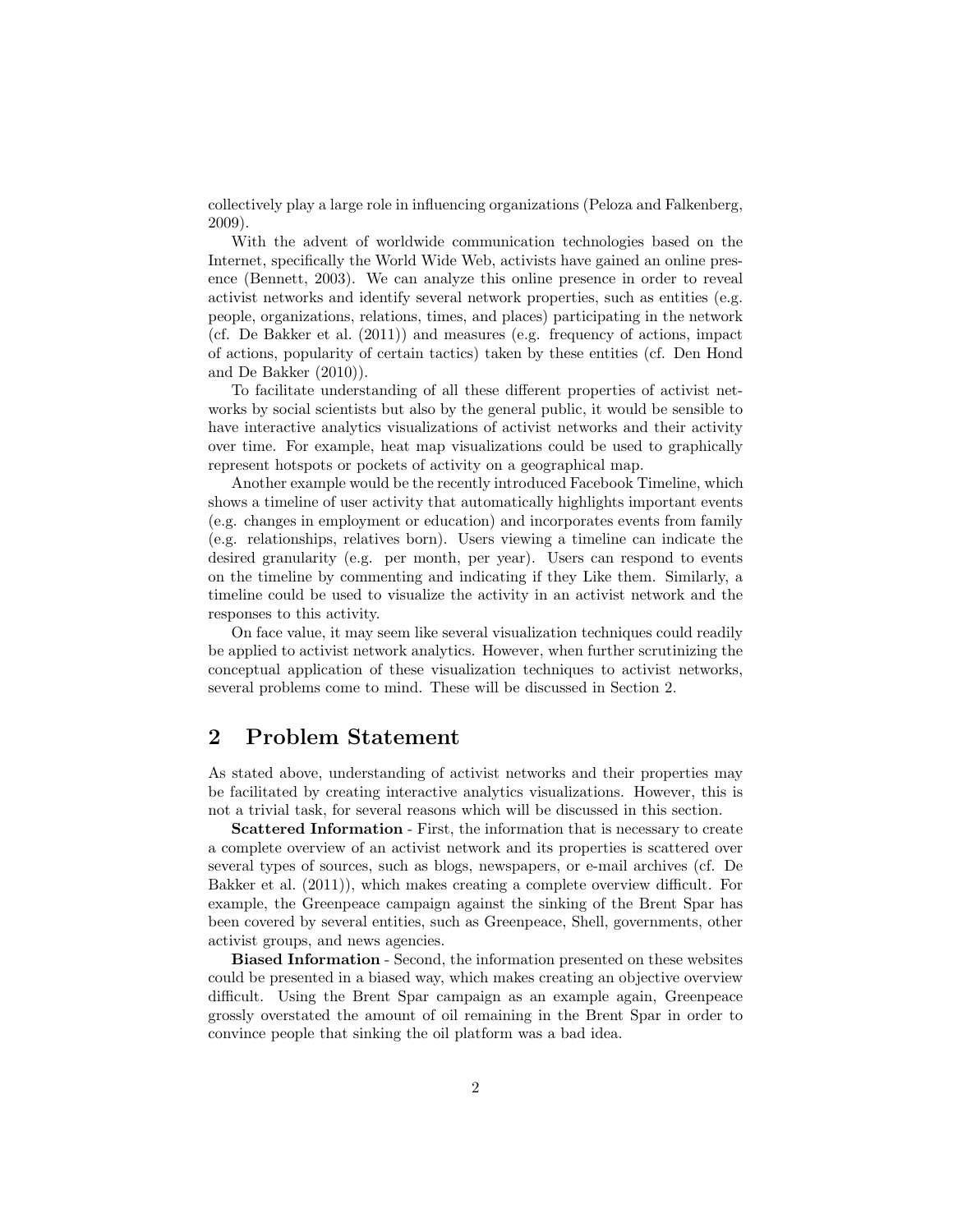Lack of Historical Context - Third, the information presented usually does not refer back to or provide enough information on previous events and actions (cf. Den Hond and De Bakker (2010)), making it difficult to create an overview in terms of continuity and relevance. An example would be the current coverage of the Brent Spar campaign on the Greenpeace website, which is very limited and does not refer back to more detailed archived coverage that exists.

The problems described in this section are significant challenges, making it difficult to create interactive analytics visualizations that are complete, objective, and contain relevant historical information. This research project aims to find out if these challenges can be overcome by trying to answer the research questions described in Section 3.

# 3 Research Questions

The research questions described in this section comprise the focus of this research project. The ultimate overall goal is gaining knowledge on how understanding of activist networks and their properties may be facilitated and if the problems that were defined in Section 2 can be overcome by creating adequate interactive analytics visualizations. Although this section provides an overview of how this research project will be carried out, a more detailed description of the methodology can be found in Section 4.

RQ1: What properties of activist networks should be visualized? - In order to determine what visualization techniques may be applicable, it is necessary to first identify which properties of activists networks we intend to visualize.

RQ2: What visualization techniques can be applied to the properties of activist networks? - Having identified which properties we intend to visualize, the focus shifts to investigating wat kinds of visualization techniques can be used to visualize these properties.

RQ3: Do the selected visualization techniques facilitate understanding of activist networks? - It is here that we will analyze whether the visualizations facilitate understanding of activist network properties and if the visualizations can contribute to negating the problems that were defined in Section 2.

#### 4 Methodology

The focus and ultimate overall goal of the research project was described in Section 4 by means of research questions. This section will describe the phases that aim to achieve said goal by answering the research questions.

Phase 1: Identify Network Properties - The first phase is identifying the properties of activist networks to be visualized. These are the entities (e.g. people, organizations, relations, times, and places) participating in the network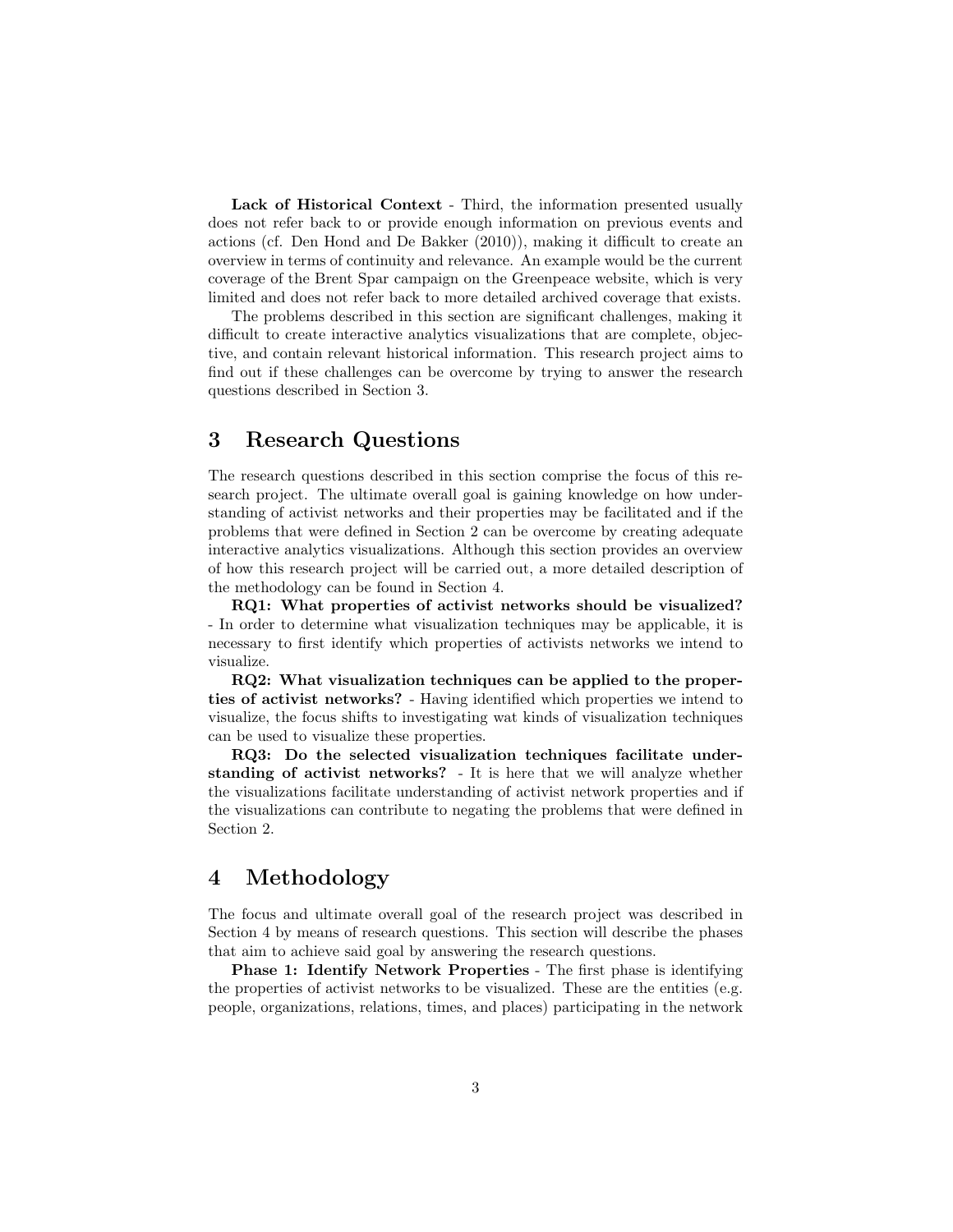and the measures (e.g. frequency of actions, impact of actions, popularity of certain tactics) taken by these entities.

This phase will be executed by means of compiling a list of properties by studying relevant literature on activist networks and their properties (cf. Den Hond and De Bakker (2010)), with a focus on activist networks on the web (cf. De Bakker et al. (2011)). This initial list of properties will be validated by interviewing activist network experts on the completeness and correctness of the list.

Phase 2: Identify Visualization Techniques - Having established what properties of activist networks should be visualized, the focus shifts to identifying how these properties can be visualized. In essence, this phase is concerned with identifying what kinds of visualizations are applicable to the properties of activist networks (e.g. maps are applicable to geographic properties, pie charts to numerical properties, etc.).

The first step in the execution of this phase will be compiling a list of applicable visualization techniques by studying relevant visualization techniques. The next step will be to establish the usefulness of these visualizations by trying to apply them to the list of network properties that were defined in Phase 1.

Phase 3: Construct & Evaluate Mock-ups - The visualization techniques that are deemed applicable will be used to construct mock-up visualizations of activist network properties. These mock-up visualization techniques will be evaluated by users by means of questionnaires aiming to find out if the mock-up visualizations meet their requirements and envisioned scenarios of use, but also if they are able to help overcome the problems that were defined in Section 2. After interpreting the results of this first round of evaluation, there will be a second round with an updated set of visualization mock-ups, based on the results of the first round of evaluation.

For the purposes of this research, the users will be social scientists that are interested in studying activist networks and their properties, as these persons are most likely to be able to identify if the visualizations will help them study and understand activist networks and their properties.

Overall, the process will culminate in having gained knowledge on how understanding of activist networks and their properties may be facilitated and if the problems that were defined in Section 2 can be overcome. The process is illustrated graphically in Figure 1 below.

#### 5 Planning

The planning for this project is based upon the availability schedule in 2012 shown in Table 1. It does not take into account holidays.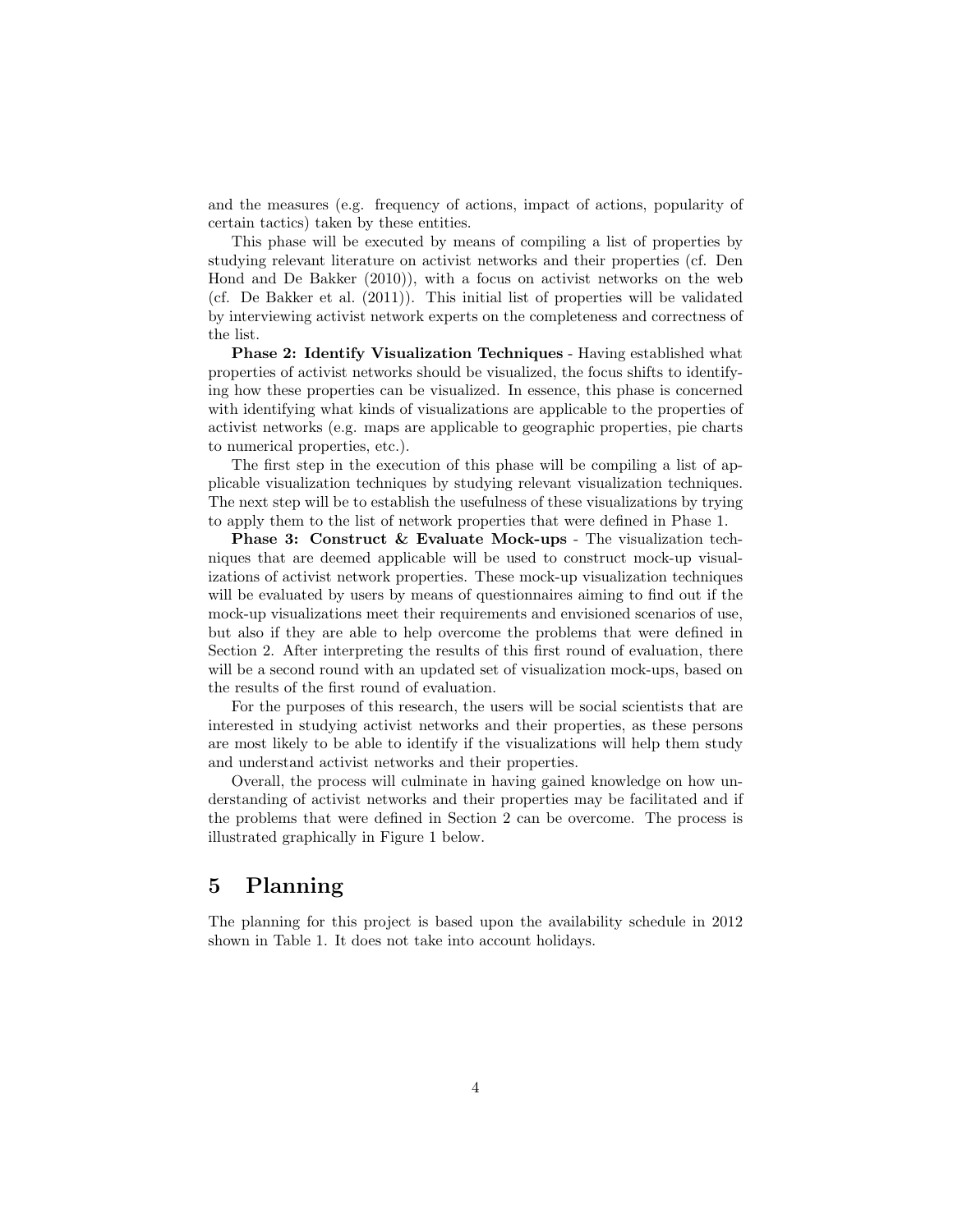

Figure 1: Illustration of overall research process.

| Period                         | Date         | Availability            | Other Activities               |  |
|--------------------------------|--------------|-------------------------|--------------------------------|--|
| $\overline{4}$                 | February 6th | $20 \text{ hrs/week}$   | 20 hrs/week course, 8 hrs/week |  |
|                                | - March 1st  |                         | work                           |  |
| $\overline{5}$                 |              | March 2nd - 20 hrs/week | 20 hrs/week course, 8 hrs/week |  |
|                                | May 3rd      |                         | work                           |  |
| 6                              | May 4th      | $-$ 40 hrs/week         | 8 hrs/week work                |  |
|                                | July 6th     |                         |                                |  |
| Table 1: Availability Schedule |              |                         |                                |  |

Table 1: Availability Schedule

The overall planning for the project is described below. Each set of weeks encompasses a distinct part of the project methodology that was described earlier. The planning distinguishes between a research phase (Table 2) and a writing phase (Table 3), but it is likely that these two phases will overlap, i.e. some preliminary writing will already be done during the research phase.

| Week      | Activity                                                              |  |  |
|-----------|-----------------------------------------------------------------------|--|--|
| $6 - 7$   | Literature review to compile a list of activist network properties to |  |  |
|           | be visualized.                                                        |  |  |
| 8         | Evaluation of list of activist network properties with experts.       |  |  |
| $9 - 10$  | Literature review to compile a list of visualization techniques that  |  |  |
|           | can be applied to activist network properties.                        |  |  |
| $11 - 14$ | Construct mock-up visualizations.                                     |  |  |
| $15 - 16$ | First round of evaluation of mock-ups with users.                     |  |  |
| $17 - 18$ | Interpret results of first round evaluation, update mock-ups for next |  |  |
|           | round of evaluation.                                                  |  |  |
| $19-20$   | Second round of evaluation of mock-ups with users.                    |  |  |
| 21-22     | Interpret results of second-round evaluation.                         |  |  |

Table 2: Research Phase Planning